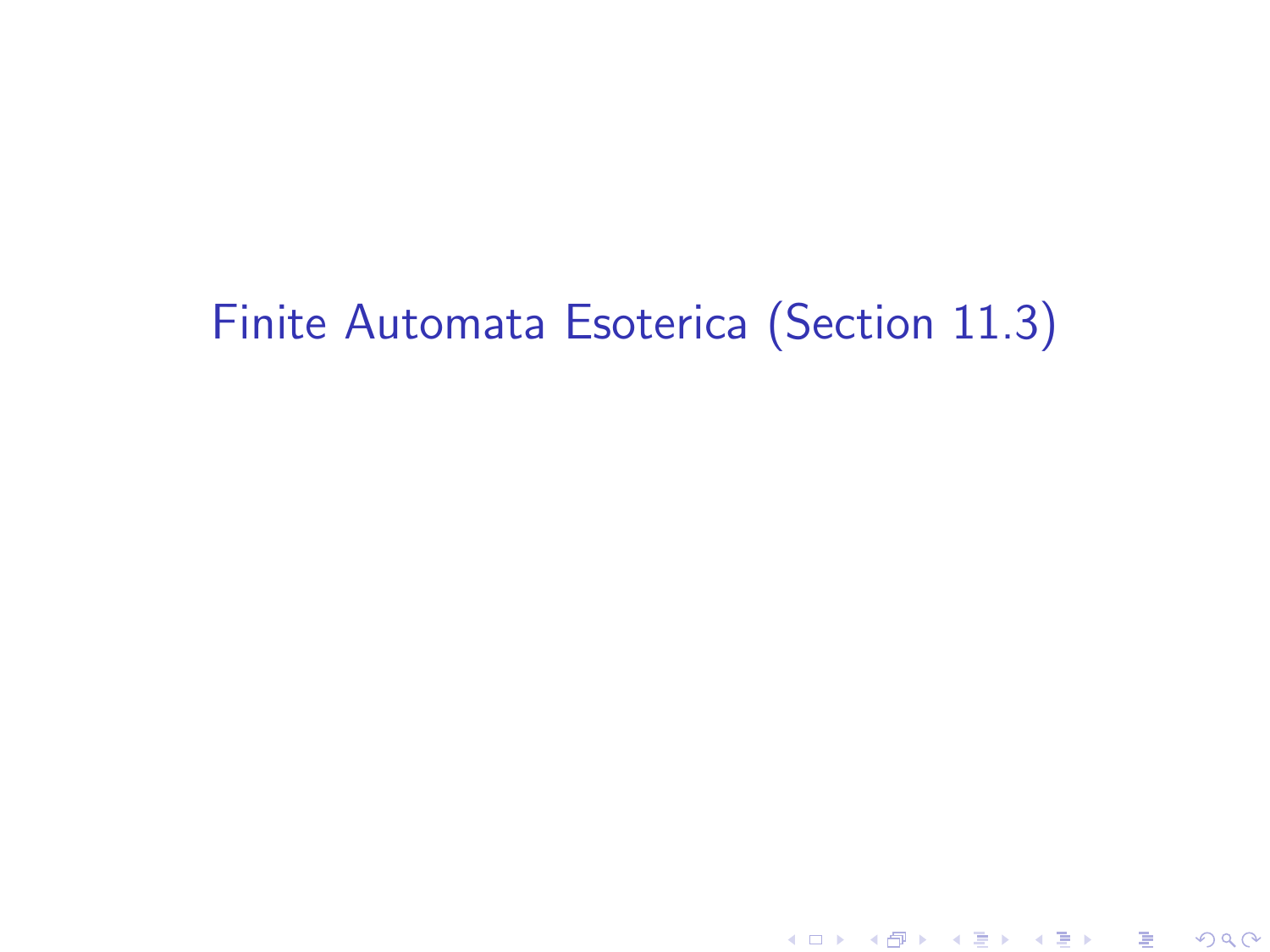## NFA to DFA

- The only thing we are going to cover from this section is how to transform an NFA into a DFA.
- First we define a  $\lambda$ -closure of a state s, denoted  $\lambda(s)$ , to be the set consisting of s together with all states that can be reached from s by traversing  $\lambda$ -edges. The  $\lambda$ -closure of a set S of states, denoted by  $\lambda(S)$ , is the union of the  $\lambda$ -closures of the states in S.

**KORK ERKER ADE YOUR**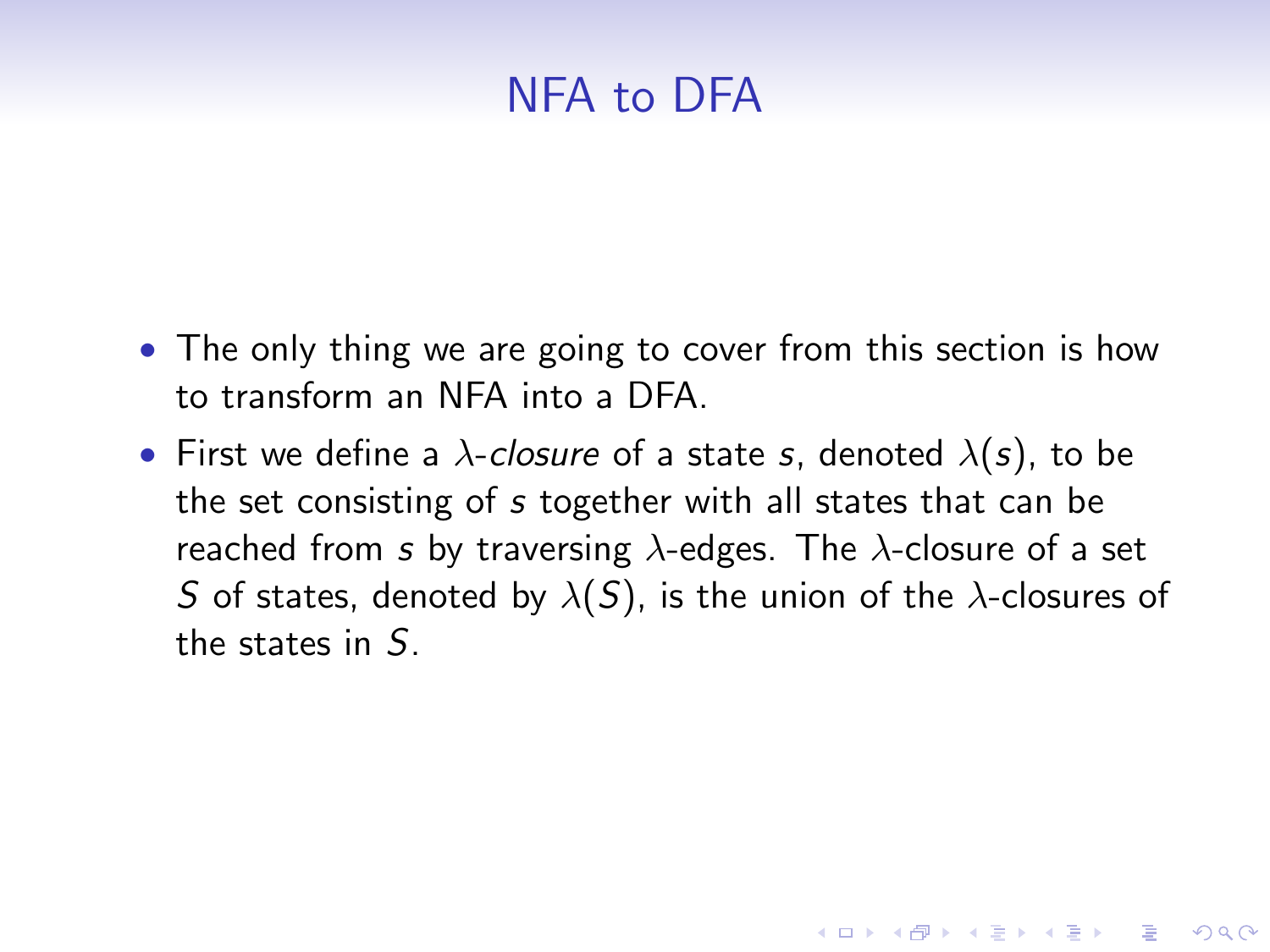#### $\lambda$ -closure examples

Given the following NFA as a graph and as a transition table:



K ロ > K @ > K 할 > K 할 > 1 할 : ⊙ Q Q^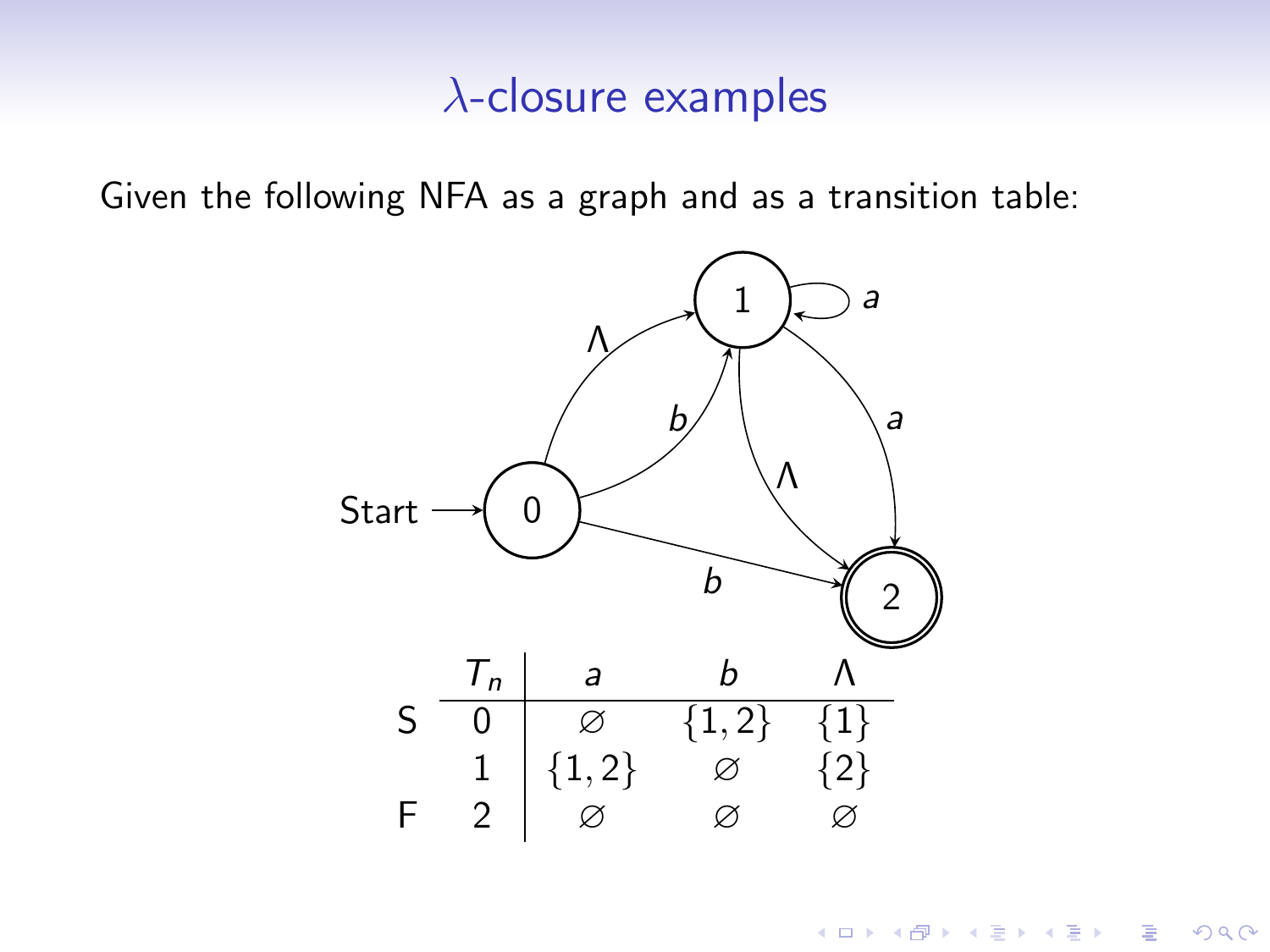### Example  $\lambda$ -closures

**KORK ERKER ADE YOUR** 

Some same  $\lambda$ -closures for the previous NFA are:

- $\lambda(0) = \{0, 1, 2\}$
- $\lambda(1) = \{1, 2\}$
- $\lambda(2) = \{2\}$
- $\lambda(\varnothing) = \varnothing$
- $\lambda({1,2}) = {1,2}$
- $\lambda({0, 1, 2}) = {0, 1, 2}$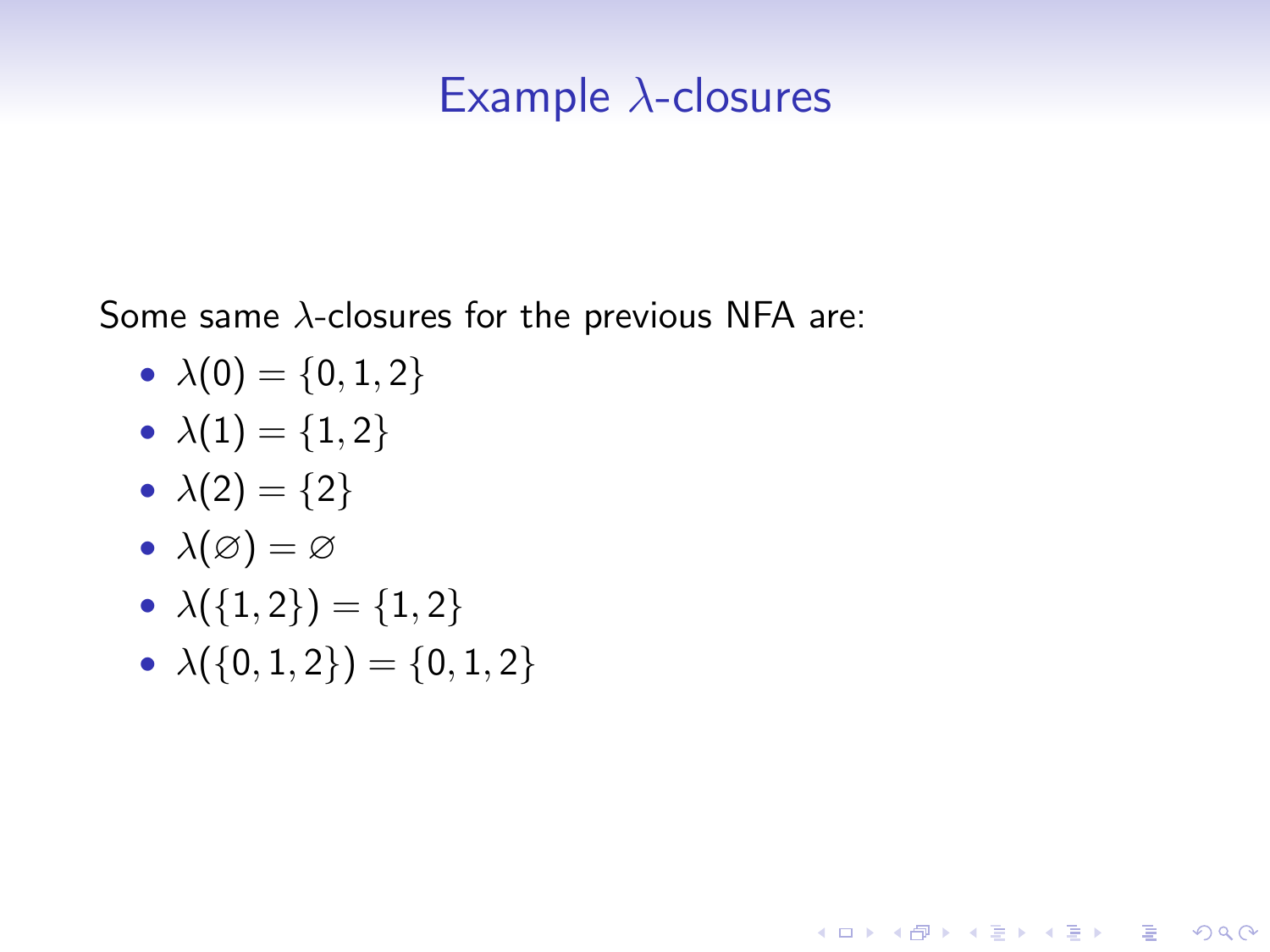### Transform an NFA to a DFA

Algorithm: Construct a DFA table  $T_D$  from an NFA table  $T_N$  as follows:

- 1. The start state of the DFA is  $\lambda(s)$ , where s is the start state of the NFA.
- 2. If  $\{s_1, \ldots, s_n\}$  is a DFA state and  $a \in A$ , then:

•  $T_D({s_1, ..., s_n}, a) = \lambda(T_N(s_1, a) \cup ... \cup T_N(s_n, a))$ 

3. A DFA state is final if one of its elements is an NFA final state.

**KORK ERKER ADE YOUR**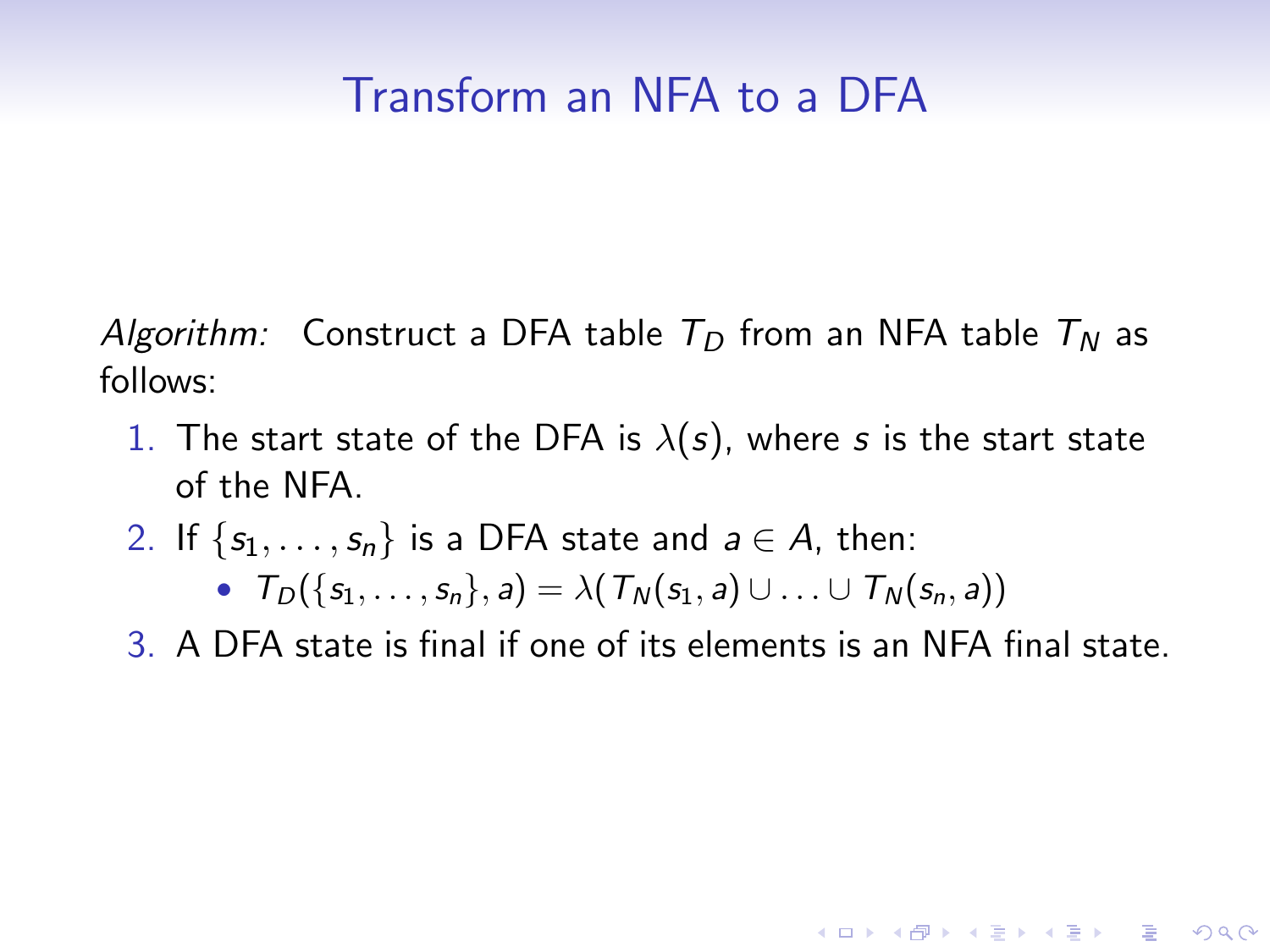### Example

Given the following NFA:



K ロメ K 御 X K 君 X K 君 X 重  $299$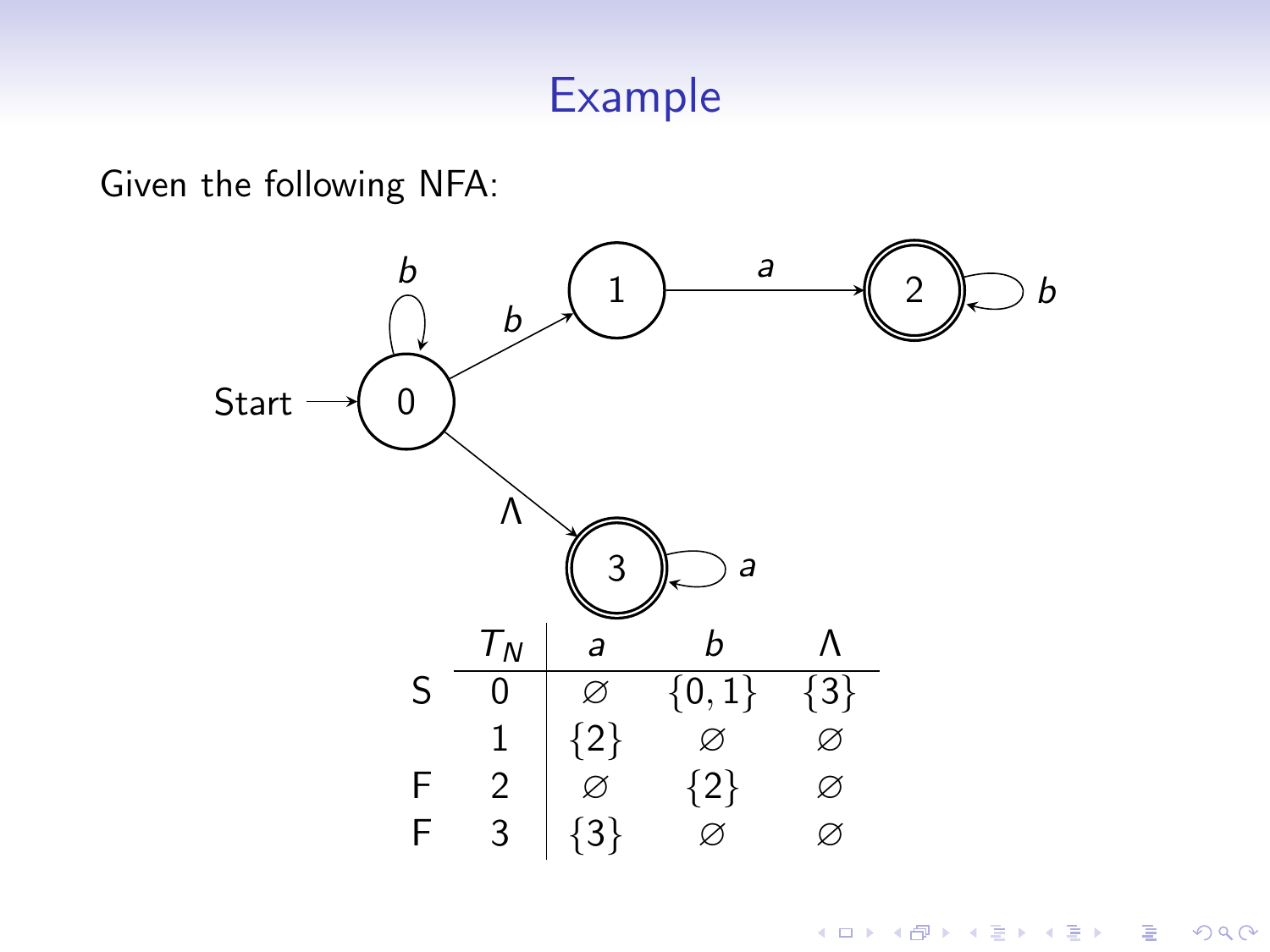## **Solution**

The algorithm constructs the following DFA transition table  $T_D$ , where we can simplify it by renaming the states as shown on the right:

| $T_D$ a b                           |                         |  | $T_D$ a b                 |  |
|-------------------------------------|-------------------------|--|---------------------------|--|
| $S, F \{0,3\}$ $\{3\}$ $\{0,1,3\}$  |                         |  | $S, F \t 0 \t 1 \t 2$     |  |
| F $\{3\}$ $\{3\}$ $\varnothing$     |                         |  | $F \t1 \t1 \t5$           |  |
| F $\{0,1,3\}$ $\{2,3\}$ $\{0,1,3\}$ |                         |  | $F \quad 2 \mid 3 \mid 2$ |  |
| F $\{2,3\}$ $\{3\}$ $\{2\}$         |                         |  | $F \t3 \t1 \t4$           |  |
| F $\{2\}$   $\varnothing$ $\{2\}$   |                         |  | $F$ 4 5 4                 |  |
| Ø                                   | $\boxtimes$ $\boxtimes$ |  | $5 \mid 5 \mid 5$         |  |

K ロ ▶ K @ ▶ K 할 ▶ K 할 ▶ 이 할 → 9 Q @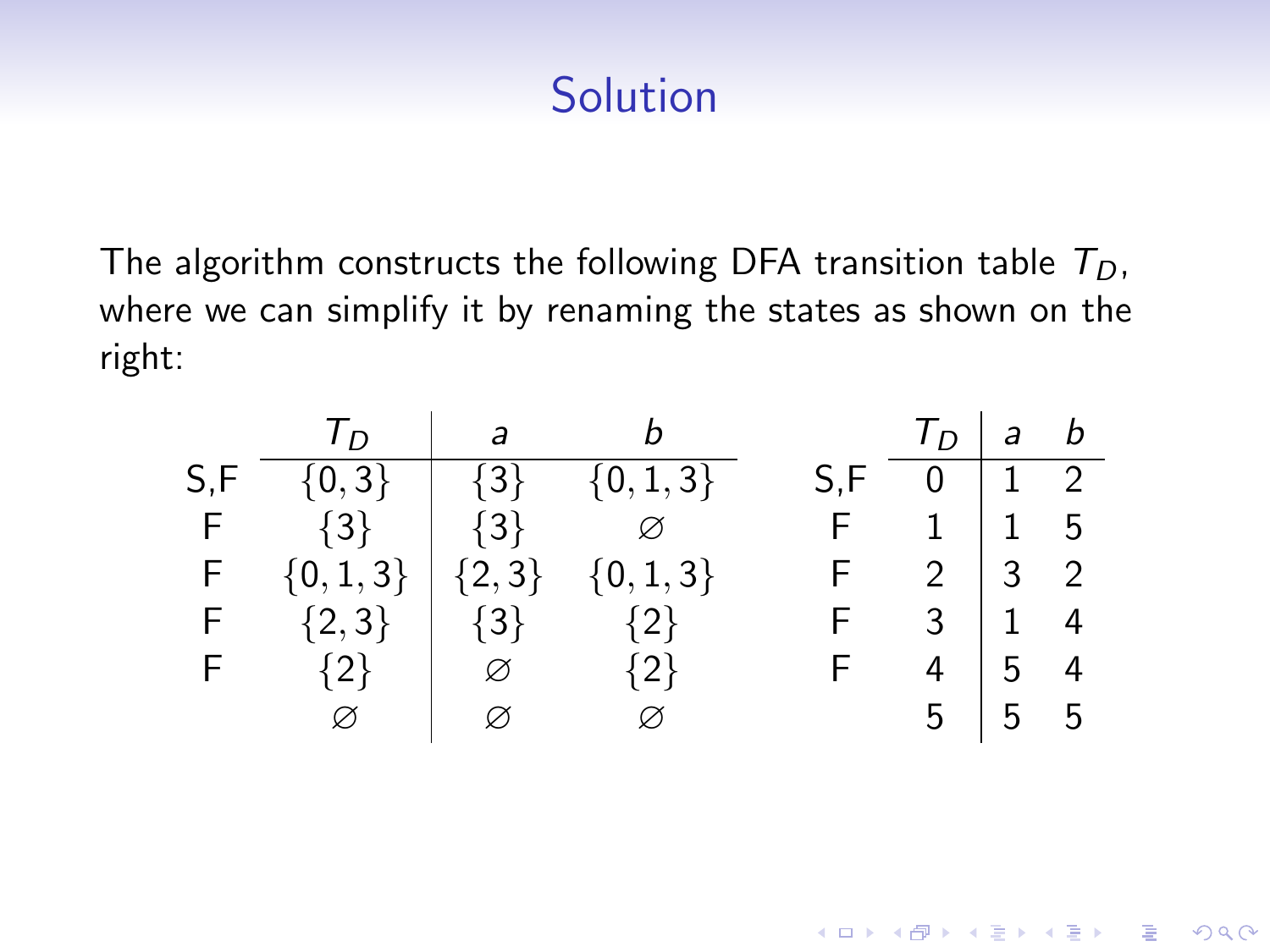### Another Example

Given the following NFA:



K ロメ K 御 X K 君 X K 君 X

重

 $299$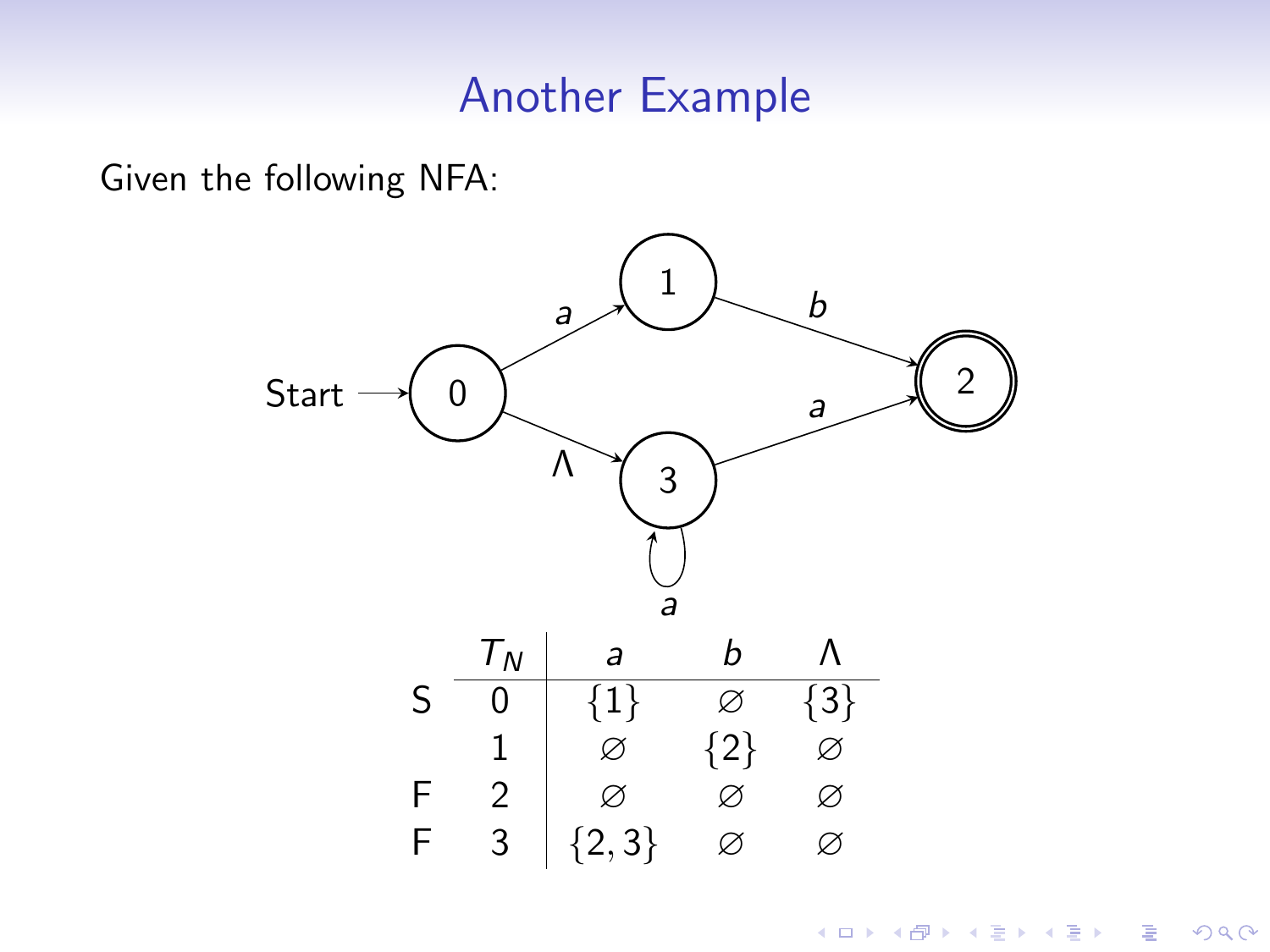# **Solution**

The algorithm constructs the following DFA transition table  $T_D$ , where we can simplify it by renaming the states as shown on the right:

|               | $T_D$ ab $T_D$ ab                           |               |                       |                           |  |
|---------------|---------------------------------------------|---------------|-----------------------|---------------------------|--|
|               | S $\{0,3\}$ $\{1,2,3\}$ $\varnothing$       |               | $S, F \t 0 \t 1 \t 4$ |                           |  |
| $F \{1,2,3\}$ | $\begin{pmatrix} 2,3 \end{pmatrix}$ $\{2\}$ |               |                       | $F \quad 1 \mid 2 \mid 3$ |  |
|               | F $\{2,3\}$ $\{2,3\}$ $\varnothing$         |               |                       | $F \t2 \t2 \t4$           |  |
| $F \{2\}$     | $\Box$                                      | $\varnothing$ | F                     | $3 \mid 4 \mid 4$         |  |
| $\varnothing$ | $\boxtimes$                                 |               | $4 \mid 4 \mid 4$     |                           |  |

K ロ ▶ K @ ▶ K 할 > K 할 > 1 할 > 1 이익어